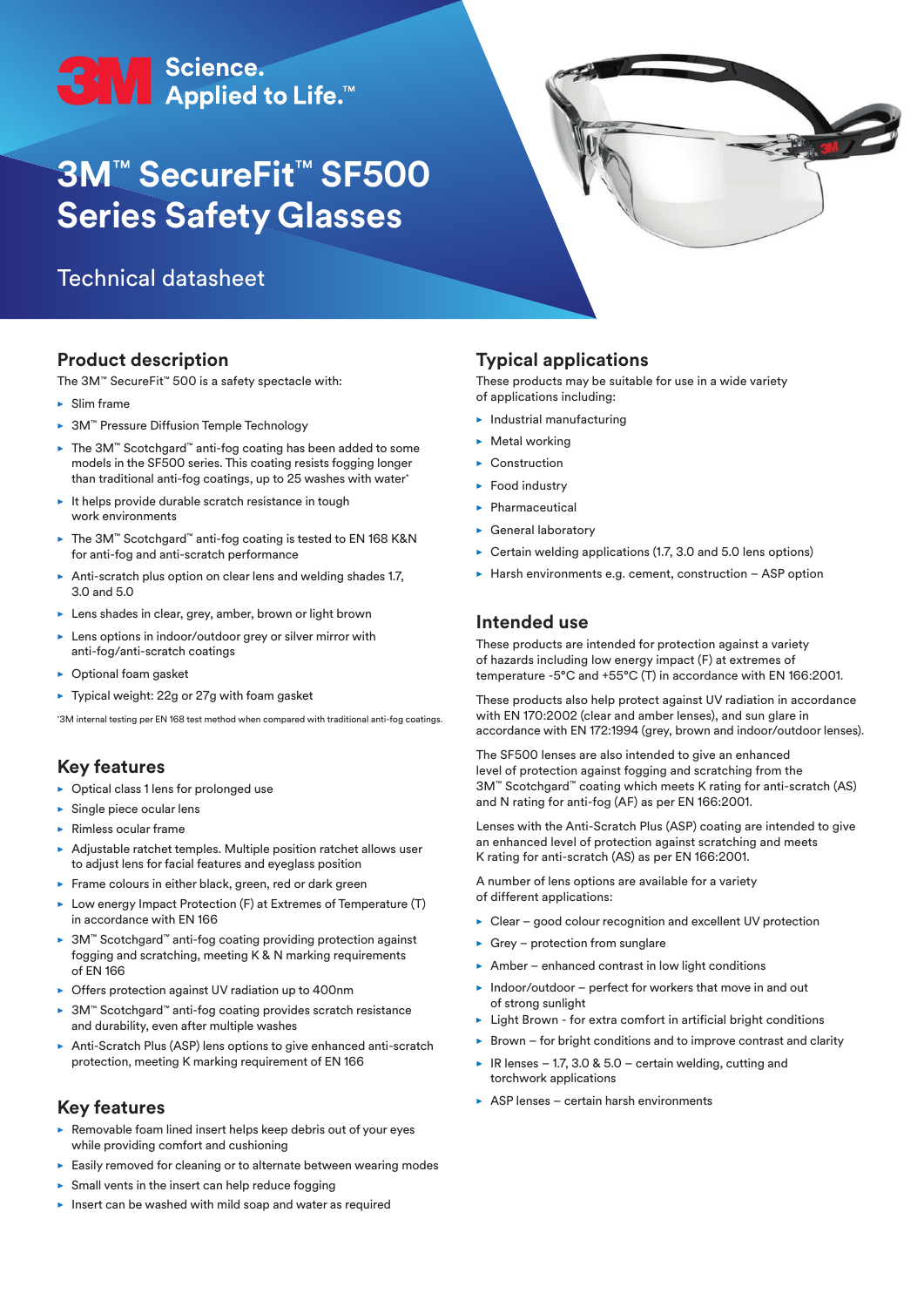#### **Product range**

| <b>Product ID</b> | <b>Product reference</b> | <b>Product description</b>                                                                                              | Lens shade     | <b>Frame</b><br>colour | <b>Lens</b><br>coating |
|-------------------|--------------------------|-------------------------------------------------------------------------------------------------------------------------|----------------|------------------------|------------------------|
| 7100243934        | SF501SGAF-RED            | Red frame, 3M <sup>™</sup> Scotchgard <sup>™</sup> anti-fog/anti-scratch coating (K&N),<br>clear lens, SF501SGAF-RED-EU | Clear          | Red                    | <b>SGAF</b>            |
| 7100243142        | SF501SGAF-BLK            | Black frame, 3M™ Scotchgard™ anti-fog/anti-scratch coating<br>(K&N), clear lens, SF501SGAF-BLK-EU                       | Clear          | <b>Black</b>           | <b>SGAF</b>            |
| 7100243964        | SF501SGAF-BLK-FM         | Black frame, foam, 3M™ Scotchgard™ anti-fog/anti-scratch<br>coating (K&N), clear lens, SF501SGAF-BLK-FM-EU              | Clear          | Black                  | <b>SGAF</b>            |
| 7100244201        | SF502SGAF-BLK            | Black frame, 3M <sup>™</sup> Scotchgard™ anti-fog/anti-scratch coating<br>(K&N), grey lens, SF502SGAF-BLK-EU            | Grey           | <b>Black</b>           | SGAF                   |
| 7100243995        | SF507SGAF-BLK            | Black frame, 3M™ Scotchgard™ anti-fog/anti-scratch coating<br>(K&N), Indoor/Outdoor Light Grey lens, SF507SGAF-BLK-EU   | I/O light grey | Black                  | <b>SGAF</b>            |
| 7100243971        | SF501SGAF-GRN            | Green frame, 3M™ Scotchgard™ anti-fog/anti-scratch coating<br>(K&N), clear lens, SF501SGAF-GRN-EU                       | Clear          | Green                  | <b>SGAF</b>            |
| 7100243980        | SF503SGAF-BLK            | Black frame, 3M™ Scotchgard™ anti-fog/anti-scratch coating<br>(K&N), amber lens, SF503SGAF-BLK-EU                       | Amber          | <b>Black</b>           | <b>SGAF</b>            |
| 7100244022        | SF505SGAF-DGR            | Dark green frame, 3M™ Scotchgard™ anti-fog/anti-scratch coating<br>(K&N), brown lens, SF505SGAF-DGR-EU                  | <b>Brown</b>   | Dark<br>green          | <b>SGAF</b>            |
| 7100244062        | SF528SGAF-DGR            | Dark green frame, 3M™ Scotchgard™ anti-fog/anti-scratch coating<br>(K&N), light brown lens, SF528SGAF-DGR-EU            | Light brown    | Dark<br>green          | <b>SGAF</b>            |
| 7100243963        | SF509AF-BLK              | Black frame, anti-scratch/anti-fog clear silver mirror lens,<br>SF509AF-BLK-EU                                          | Silver mirror  | <b>Black</b>           | AS-AF                  |
| 7100244045        | SF501AF-BLK              | Black frame, anti-scratch/anti-fog clear lens, SF501AF-BLK-EU                                                           | Clear          | <b>Black</b>           | AS-AF                  |
| 7100243979        | SF501ASP-BLK             | Black frame, anti-scratch+ (K), clear lens, SF501ASP-BLK-EU                                                             | Clear          | <b>Black</b>           | <b>ASP</b>             |
| 7100243977        | SF517ASP-GRN             | Green/black frame, anti-scratch + (K), IR 1.7 grey lens,<br>SF517ASP-GRN-EU                                             | IR 1.7 grey    | Green/<br>black        | ASP                    |
| 7100243989        | SF530ASP-GRN             | Green/black frame, anti-scratch + (K), IR 3.0 grey lens,<br>SF530ASP-GRN-EU                                             | IR 3.0 grey    | Green/<br>black        | ASP                    |
| 7100243978        | SF550ASP-GRN             | Green/black frame, anti-scratch + (K), IR 5.0 grey lens,<br>SF550ASP-GRN-EU                                             | <b>IR 5.0</b>  | Green/<br>black        | ASP                    |
| 7100243943        | SF500-FOAM               | 3M™ SecureFit™ 500 foam insert, S500-FOAM-EU                                                                            | N/A            | N/A                    | N/A                    |

SGAF = ScotchGard™ anti-fog coating I/O = Indoor/outdoor AF = anti-fog AS = Anti-scratch ASP = Anti-scratch plus

#### **Use limitation**

- $\blacktriangleright$  Never modify or alter this product
- $\triangleright$  Do not use this product against hazards other than those specified in this document
- $\blacktriangleright$  These products are not suitable for grinding or welding
- $\triangleright$  These products are NOT designed to be worn over prescription spectacles

#### **Standards and approval**

These products are type examined by Certottica SCRL, Ufficio Commerciale - test e certificazione, ZI Villanova K32013 Longarone BL, Italy, (Notified body number 0530).

These products are CE marked to the requirements of European Regulation (EU) 2016/425.

The applicable legislation can be determined by reviewing the Certificate and Declaration of Conformity at **www.3M.com/Eye/certs**

## **Materials listing**

| <b>Component</b>  | <b>Material</b>         |  |  |
|-------------------|-------------------------|--|--|
| l ens             | Polycarbonate           |  |  |
| Frame             | Polycarbonate/polyester |  |  |
| Temple end pieces | Nylon                   |  |  |
| Gasket frame      | Nylon                   |  |  |
| Gasket            | EVA foam                |  |  |
| Screws            | Stainless steel         |  |  |